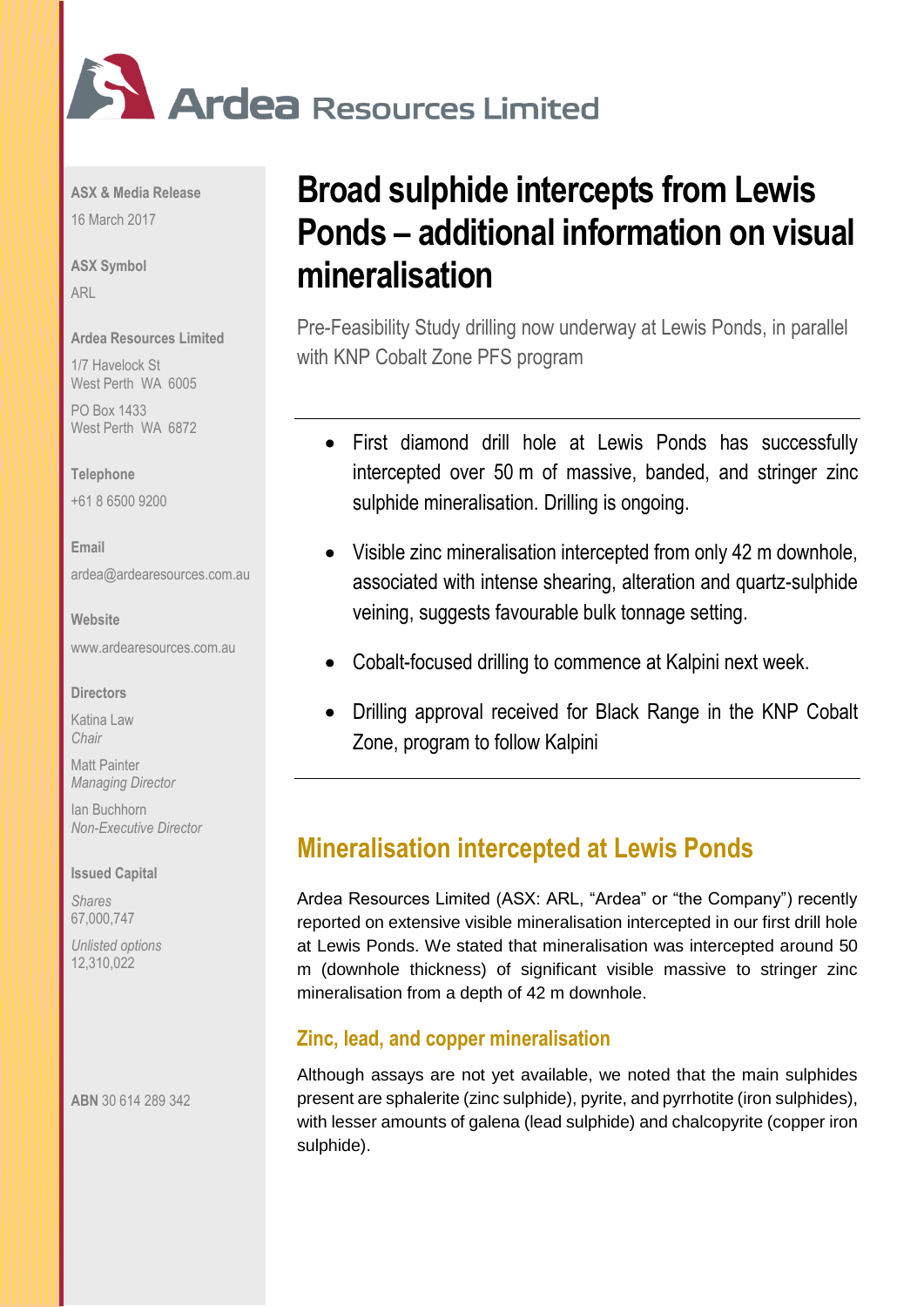Over the mineralised intercept are various styles of mineralisation, including banded, stringer and massive mineralisation, generally associated with intense shearing and alteration. As implied, sulphide content is highly variable throughout, with barren bands interspersed with mineralised bands over the full 50 m thickness of the intercept, as well as post-mineral quartz-carbonate veining. Visual estimates of sulphide mineral proportions can be highly subjective and potentially misleading, particularly in variably mineralised zones as at Lewis Ponds, so Ardea has defined conservative estimates of the proportions of the constituent sulphides.

*Table 1 – Visually estimated proportions of sulphide species in ALD0001, 42 – 92 metres down-hole*

| <b>Sulphide</b>   | <b>Composition</b>   | Visually estimated percentage range |
|-------------------|----------------------|-------------------------------------|
| <b>Sphalerite</b> | Zinc sulphide        | $0 - 6 \%$                          |
| Galena            | Lead sulphide        | $0 - 2\%$                           |
| Chalcopyrite      | Copper-iron sulphide | $0 - 1\%$                           |
| <b>Pyrite</b>     | Iron sulphide        | $0 - 50 \%$                         |
| Pyrrhotite        | Iron sulphide        | $0%$ – trace amounts                |

It should be noted that these estimates are collated on a metre-by-metre scale, and that individual bands of mineralisation within these one metre intervals may contain up to 80% sulphides.

The grade of mineralisation will be defined by assays of the drill core. All drill core from ALD0001 is being submitted for assay.

### **Gold and silver mineralisation**

Gold and silver are usually not visible at Lewis Ponds and have not been observed in this core. However, a distinctive quartz-pyrite veining and strong sericite alteration is commonly associated with gold-silver mineralisation, and this style of alteration is evident. The mineralised zone as defined in adjoining holes is gold-enriched (e.g. TLPRC04010, 114-151 m, 37 m at 0.3 g/t Au, 38 g/t Ag, 2.0 % Zn and 0.7 % Pb).

### **Second drill hole at Lewis Ponds completed**

Further to the above information, a second drill hole has just been completed at Lewis Ponds. Mineralisation was intercepted at expected depths, intensities, and thicknesses, as predicted by Ardea's modelling and compared to adjacent historic drill holes. The core has not yet been geologically logged but processing is underway.

## **Cobalt drilling to commence at Kalpini next week.**

Ardea can confirm that an RC drilling program of 28 holes is now scheduled to commence at Kalpini next week. The aim of the program is to investigate and infill highly anomalous cobalt intercepts, which will test whether the known Kalpini resource can be promoted to the high-grade KNP Cobalt Zone. This program is effectively a pilot program for promoting other outlying cobalt anomalies to the KNP Cobalt Zone.

As well as assessing the cobalt and nickel potential at Kalpini, the drill program will also assess the potential for chrysoprase mineralisation. Chrysoprase, like opal, is one of Australia's signature gemstones. Commonly referred to as 'Australian jade', chrysoprase is a rich green-coloured semi-precious gemstone that is highly sought after and valued in east Asia, notably China. Ardea has five recently active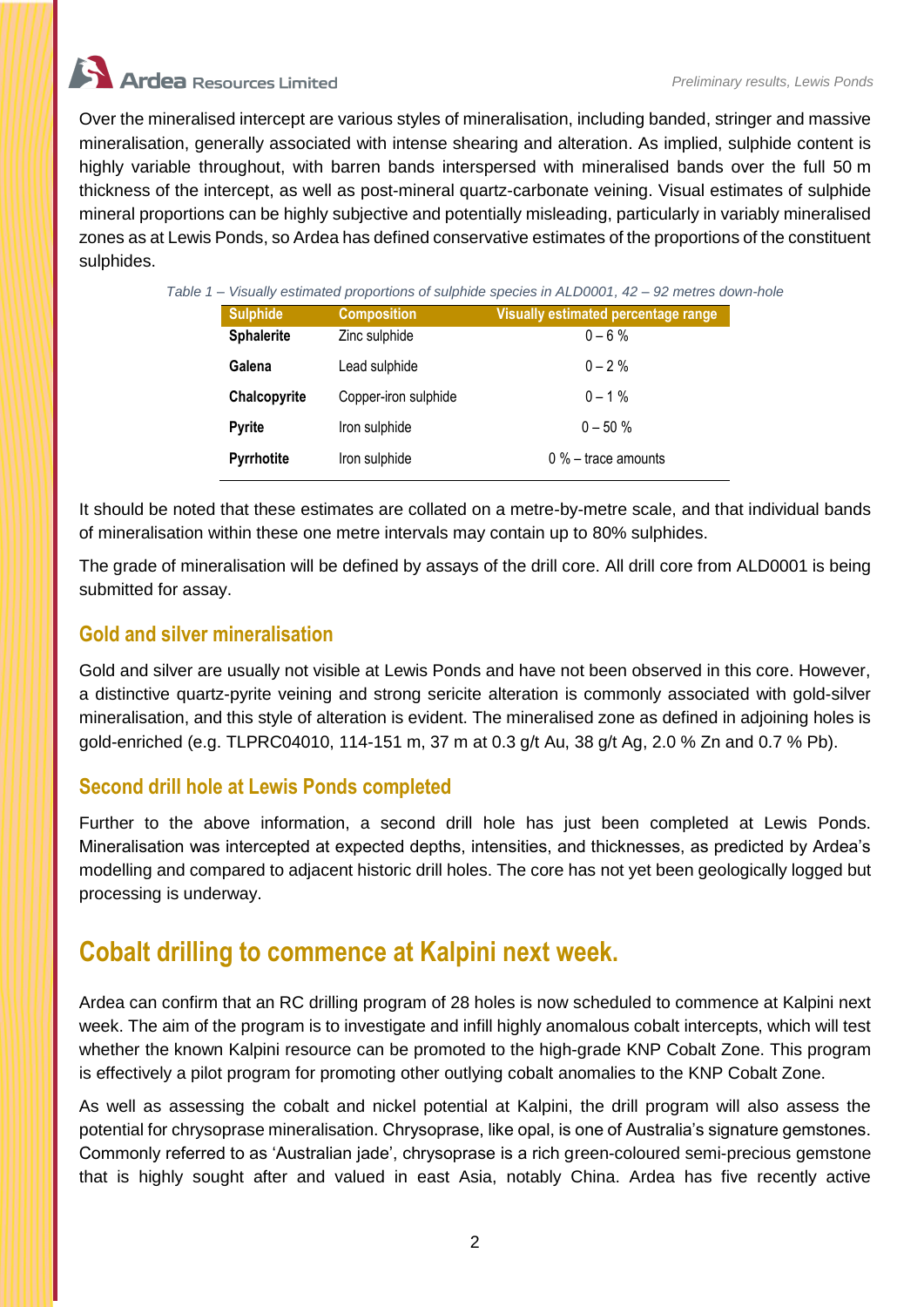chrysoprase mines within its tenure, but only small-scale occurrences are noted at Kalpini. This will be the first known drill program partly aimed at defining chrysoprase distributions on the KNP.

## **Approval for drilling at Black Range within the KNP Cobalt Zone**

<span id="page-2-0"></span>A program of 24 RC drill-holes has received governmental approval at Black Range. Previous wide spaced drilling indicated an Inferred Mineral Resource of 20.1 million tonnes at 0.103% cobalt and 0.75% nickel (see [Table 2](#page-2-0) below and refer Ardea Prospectus 9 November 2016 Appendix C for resource details). The program will commence immediately on completion of the Kalpini drilling program.

|                  | Table 2 – KNP Cobalt Zone, Resource Statement from RMRC consulting group |                 |               |             |      |        |
|------------------|--------------------------------------------------------------------------|-----------------|---------------|-------------|------|--------|
|                  |                                                                          | <b>Resource</b> | <b>Cutoff</b> | <b>Size</b> | Co   | Ni     |
| Area             | <b>Prospect</b>                                                          | category        | $(\%$ Co)     | (Mt)        | (%)  | $(\%)$ |
| Goongarrie       | Goongarrie                                                               | Measured        | 0.08          | 3.4         | 0.14 | 1.19   |
|                  | South                                                                    | Indicated       | 0.08          | 11.2        | 0.11 | 0.92   |
|                  |                                                                          | Inferred        | 0.08          | 1.4         | 0.11 | 0.76   |
|                  | Big Four                                                                 | Indicated       | 0.08          | 4.5         | 0.11 | 0.89   |
|                  |                                                                          | Inferred        | 0.08          | 0.2         | 0.11 | 0.95   |
|                  | Scotia                                                                   | Inferred        | 0.08          | 2.9         | 0.14 | 0.88   |
|                  | Goongarrie subtotal                                                      |                 |               | 23.6        | 0.12 | 0.94   |
| <b>Siberia</b>   | <b>Black Range</b>                                                       | Inferred        | 0.50(Ni)      | 20.1        | 0.10 | 0.75   |
| Yerilla          | <b>Aubils</b>                                                            | Inferred        | 0.08          | 6.0         | 0.15 | 0.90   |
| <b>KNP TOTAL</b> |                                                                          |                 |               | 49.7        | 0.12 | 0.86   |

Ardea looks forward to updating shareholders as results are received.

**For further information regarding Ardea, please visit www.ardearesources.com.au or www.heronresources.com.au or contact:**

### **Ardea Resources:**

Dr Matt Painter Managing Director, Ardea Resources Limited Tel +61 8 6500 9200

### **Media or Investor Inquiries:**

FTI Consulting Jon Snowball Tel +61 2 8298 6100 or +61 477 946 068 jon.snowball@fticonsulting.com

### *Compliance Statement (JORC 2012)*

*A competent person's statement for the purposes of Listing Rule 5.22 has previously been announced by the Company for:*

- *1. Kalgoorlie Nickel Project on 21 October 2013 and 31 June 2014, October 2016, 2016 Heron Resources Annual Report and 6 January 2017;*
- *2. KNP Cobalt Zone Study on 6 January 2017*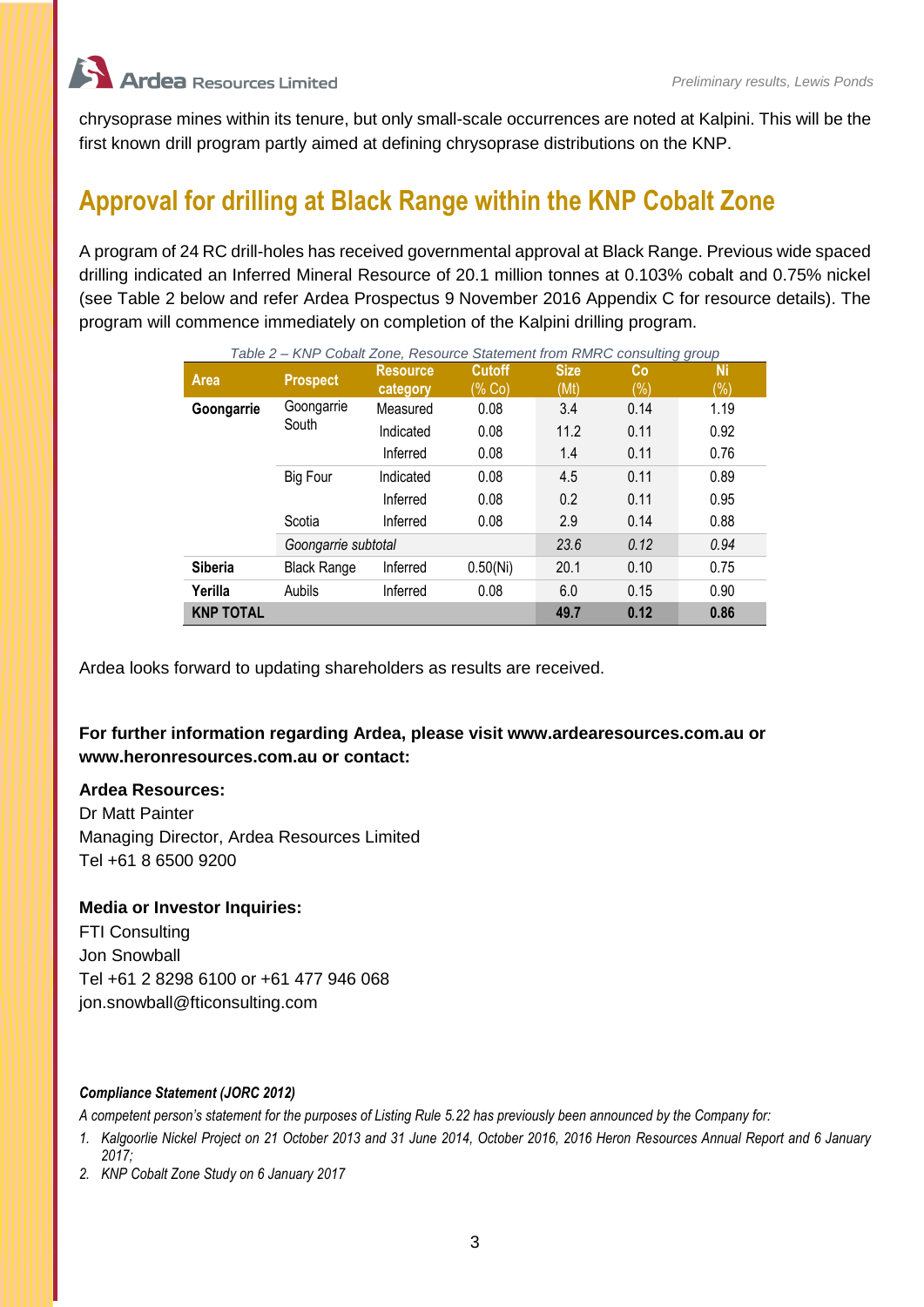*The Company confirms that it is not aware of any new information or data that materially affects information included in previous announcements, and all material assumptions and technical parameters underpinning the estimates continue to apply and have not materially changed. All projects will be subject to new work programs following the listing of Ardea, notably drilling, metallurgy and JORC Code 2012 resource estimation as applicable.*

*The information in this report that relates to KNP Exploration Results is based on information originally compiled by previous and current full time employees of Heron Resources Limited. The Exploration Results and data collection processes have been reviewed, verified and reinterpreted by Mr Ian Buchhorn who is a Member of the Australasian Institute of Mining and Metallurgy and currently a director of Ardea Resources Limited. Mr Buchhorn has sufficient experience that is relevant to the style of mineralisation and type of deposit under consideration and to the exploration activities undertaken to qualify as a Competent Person as defined in the 2012 Edition of the 'Australasian Code for Reporting of Exploration Results, Mineral Resources and Ore Reserves'. Mr Buchhorn consents to the inclusion in this report of the matters based on his information in the form and context that it appears.*

*The exploration and industry benchmarking summaries are based on information reviewed by Dr Matthew Painter, who is a Member of the Australian Institute of Geoscientists. Dr Painter is a full-time employee and a director of Ardea Resources Limited and has sufficient experience, which is relevant to the style of mineralisation and type of deposit under consideration and to the activity which he is undertaking to qualify as a Competent Person as defined in the 2012 edition of the Australasian Code for Reporting of Exploration Results, Mineral Resources and Ore Reserves'. Dr Painter has reviewed this press release and consents to the inclusion in this report of the information in the form and context in which it appears.*

#### *CAUTIONARY NOTE REGARDING FORWARD-LOOKING INFORMATION*

*This news release contains forward-looking statements and forward-looking information within the meaning of applicable Australian securities laws, which are based on expectations, estimates and projections as of the date of this news release.* 

*This forward-looking information includes, or may be based upon, without limitation, estimates, forecasts and statements as to management's expectations with respect to, among other things, the timing and ability to complete the Ardea spin-out, the timing and amount of funding required to execute the Company's exploration, development and business plans, capital and exploration expenditures, the effect on the Company of any changes to existing legislation or policy, government regulation of mining operations, the length of time required to obtain permits, certifications and approvals, the success of exploration, development and mining activities, the geology of the Company's properties, environmental risks, the availability of labour, the focus of the Company in the future, demand and market outlook for precious metals and the prices thereof, progress in development of mineral properties, the Company's ability to raise funding privately or on*  a public market in the future, the Company's future growth, results of operations, performance, and business prospects and opportunities. *Wherever possible, words such as "anticipate", "believe", "expect", "intend", "may" and similar expressions have been used to identify such forward-looking information. Forward-looking information is based on the opinions and estimates of management at the date the information is given, and on information available to management at such time. Forward-looking information involves significant risks, uncertainties, assumptions and other factors that could cause actual results, performance or achievements to differ materially from the results discussed or implied in the forward-looking information. These factors, including, but not limited to, the ability to complete the Ardea spin-out on the basis of the proposed terms and timing or at all, fluctuations in currency markets, fluctuations in commodity prices, the ability of the Company to access sufficient capital on favourable terms or at all, changes in national and local government legislation, taxation, controls, regulations, political or economic developments in Australia or other countries in which the Company does business or may carry on business in the future, operational or technical difficulties in connection with exploration or development activities, employee relations, the speculative nature of mineral exploration and development, obtaining necessary licenses and permits, diminishing quantities and grades of mineral reserves, contests over title to properties, especially title to undeveloped properties, the inherent risks involved in the exploration and development of mineral properties, the uncertainties involved in interpreting drill results and other geological data, environmental hazards, industrial accidents, unusual or unexpected formations, pressures, cave-ins and flooding, limitations of insurance coverage and the possibility of project cost overruns or unanticipated costs and expenses, and should be considered carefully. Many of these uncertainties and contingencies can affect the Company's actual results and could cause actual results to differ materially from those expressed or implied in any forward-looking statements made by, or on behalf of, the Company. Prospective investors should not place undue reliance on any forward-looking information.* 

*Although the forward-looking information contained in this news release is based upon what management believes, or believed at the time, to be reasonable assumptions, the Company cannot assure prospective purchasers that actual results will be consistent with such forwardlooking information, as there may be other factors that cause results not to be as anticipated, estimated or intended, and neither the Company nor any other person assumes responsibility for the accuracy and completeness of any such forward-looking information. The Company does not undertake, and assumes no obligation, to update or revise any such forward-looking statements or forward-looking information contained herein to reflect new events or circumstances, except as may be required by law.*

*No stock exchange, regulation services provider, securities commission or other regulatory authority has approved or disapproved the information contained in this news release.*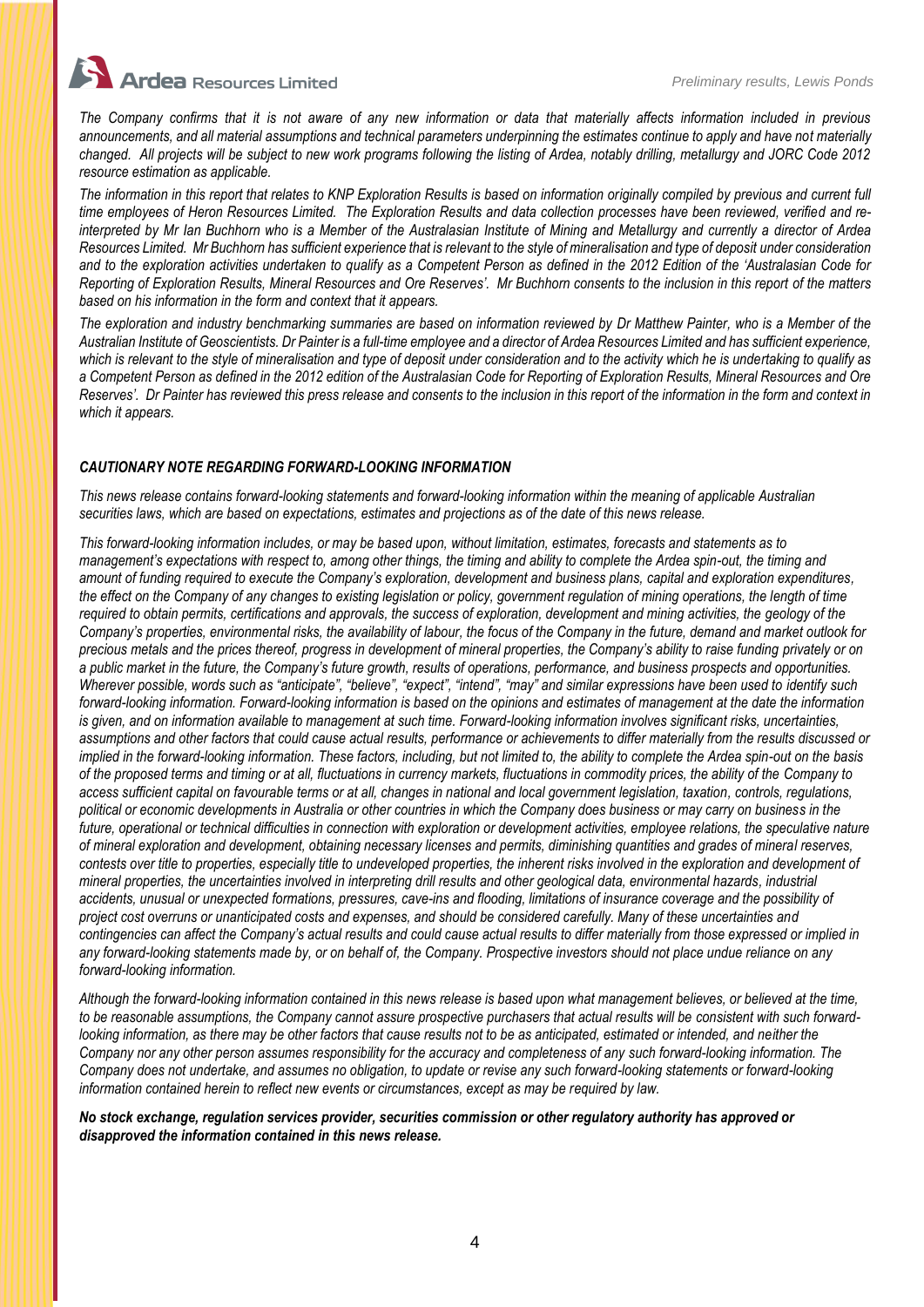

# **Appendix 2 – JORC Code, 2012 Edition, Table 1 report**

### **Section 1 Sampling Techniques and Data**

(Criteria in this section applies to all succeeding sections)

| <b>Criteria</b>                                         | <b>JORC Code explanation</b>                                                                                                                                                                                                                                                                                                                                                                                                                                                                                                                                                                                                        | <b>Commentary</b>                                                                                                                                                                                                                                                                                                                                                                                                                                                                                                                                                                                                                                                                                                                                                                                                                                       |
|---------------------------------------------------------|-------------------------------------------------------------------------------------------------------------------------------------------------------------------------------------------------------------------------------------------------------------------------------------------------------------------------------------------------------------------------------------------------------------------------------------------------------------------------------------------------------------------------------------------------------------------------------------------------------------------------------------|---------------------------------------------------------------------------------------------------------------------------------------------------------------------------------------------------------------------------------------------------------------------------------------------------------------------------------------------------------------------------------------------------------------------------------------------------------------------------------------------------------------------------------------------------------------------------------------------------------------------------------------------------------------------------------------------------------------------------------------------------------------------------------------------------------------------------------------------------------|
| Sampling<br>techniques                                  | Nature and quality of sampling (eg cut channels, random chips, or<br>$\bullet$<br>specific specialised industry standard measurement tools appropriate<br>to the minerals under investigation, such as down hole gamma<br>sondes, or handheld XRF instruments, etc). These examples should<br>not be taken as limiting the broad meaning of sampling.<br>Include reference to measures taken to ensure sample representivity<br>$\bullet$<br>and the appropriate calibration of any measurement tools or systems<br>used.<br>Aspects of the determination of mineralisation that are Material to the<br>$\bullet$<br>Public Report. | Samples from the diamond-core holes are being taken from mostly HQ3 and NQ3 sized core and<br>sampled on a nominal 1 metre basis taking into account smaller sample intervals up to geological<br>contacts. The core is cut in half along the core orientation line (where available) and in massive<br>sulphide zones one portion is quartered for assaying, half the core is preserved for metallurgical<br>testing and the remaining quarter is retained as reference material in the core trays. In non-<br>massive sulphide material half core is sampled.<br>Rock chip samples are collected from outcrop, float, or other exposure. Samples are clear of<br>organic matter.<br>These sampling methods are standard industry methods and are believed to provide acceptably<br>representative samples for the type of mineralisation encountered. |
| <b>Drilling</b><br>techniques                           | Drill type (eg core, reverse circulation, open-hole hammer, rotary air<br>$\bullet$<br>blast, auger, Bangka, sonic, etc) and details.                                                                                                                                                                                                                                                                                                                                                                                                                                                                                               | Diamond-core drilling is being undertaken by a Sandvik DE710 rig with mostly NQ3 sized core<br>being drilled. Various techniques are employed to ensure the hole is kept within limits of the<br>planned position. The core is laid out in standard plastic cores trays.                                                                                                                                                                                                                                                                                                                                                                                                                                                                                                                                                                                |
| Drill sample<br>recovery                                | Method of recording and assessing core and chip sample recoveries<br>$\bullet$<br>and results assessed.                                                                                                                                                                                                                                                                                                                                                                                                                                                                                                                             | The core is transported to an enclosed core logging area and recoveries are recorded.<br>Recoveries to date have been better than 95%. The core is orientated where possible and<br>marked with 1 metre downhole intervals for logging and sampling.                                                                                                                                                                                                                                                                                                                                                                                                                                                                                                                                                                                                    |
| Logging                                                 | Whether core and chip samples have been geologically and<br>$\bullet$<br>geotechnically logged to a level of detail to support appropriate<br>Mineral Resource estimation, mining studies and metallurgical<br>studies.                                                                                                                                                                                                                                                                                                                                                                                                             | The diamond core is geologically logged by qualified geologists. Geotechnical logging is also<br>being undertaken on selected sections of the core. Samples for metallurgical testing are being<br>kept in a freezer to reduce oxidation prior to being transported to the metallurgical laboratory.                                                                                                                                                                                                                                                                                                                                                                                                                                                                                                                                                    |
| Sub-sampling<br>techniques and<br>sample<br>preparation | For all sample types, the nature, quality and appropriateness of the<br>$\bullet$<br>sample preparation technique.                                                                                                                                                                                                                                                                                                                                                                                                                                                                                                                  | All core and rock chip samples are crushed then pulverised in a ring pulveriser (LM5) to a nominal<br>90% passing 75 micron. An approximately 250g pulp sub-sample is taken from the large sample<br>and residual material stored.<br>A quartz flush (approximately 0.5 kilogram of white, medium-grained sand) is put through the LM5<br>$\bullet$<br>pulveriser prior to each new batch of samples. A number of quartz flushes are also put through<br>the pulveriser after each massive sulphide sample to ensure the bowl is clean prior to the next<br>sample being processed. A selection of this pulverised quartz flush material is then analysed and<br>reported by the lab to gauge the potential level of contamination that may be carried through from<br>one sample to the next.                                                          |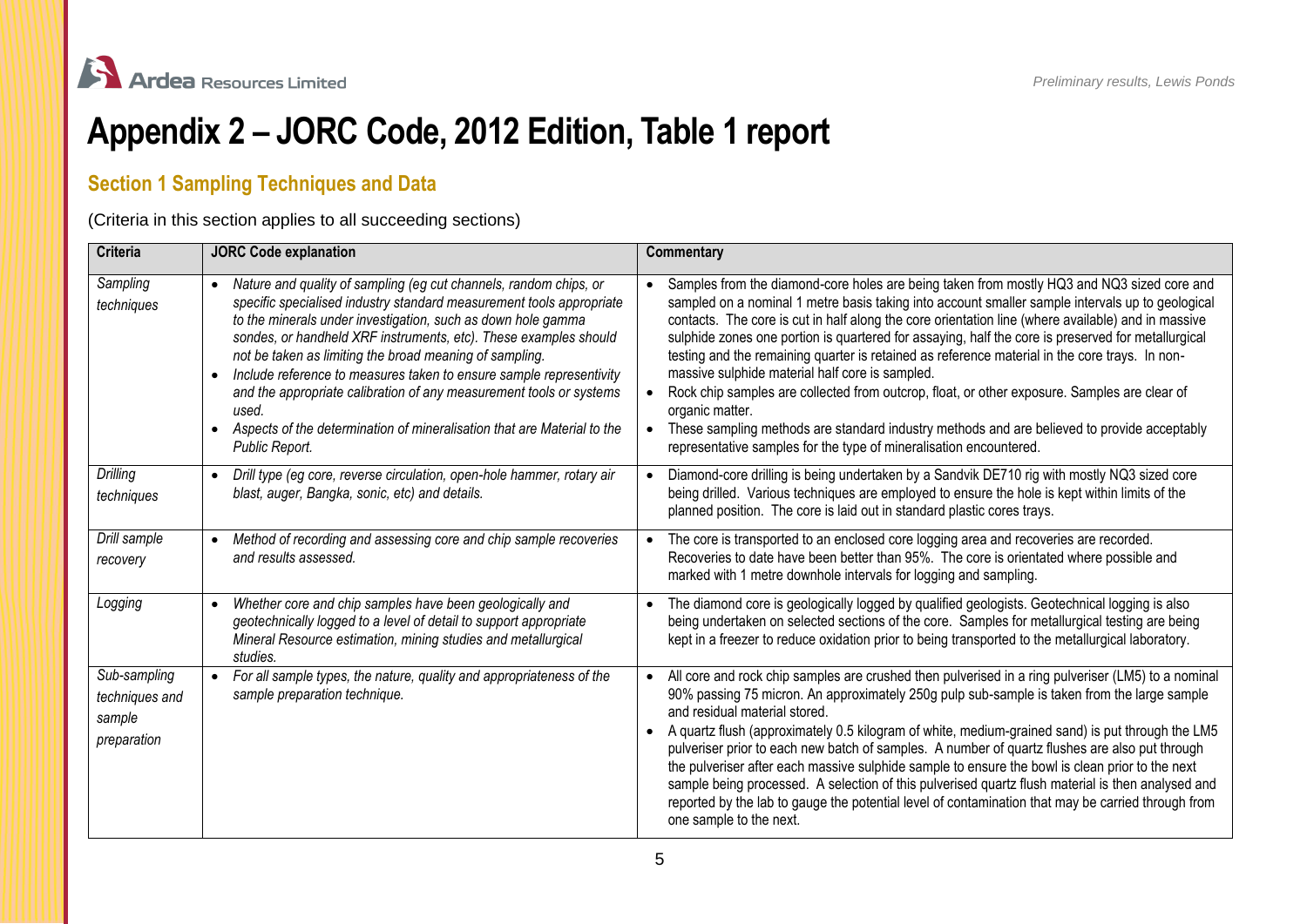| <b>Criteria</b>                                                  | <b>JORC Code explanation</b>                                                                                                                                                                                                                                                                                                                                                              | <b>Commentary</b>                                                                                                                                                                                                                                                                                                                                                                                                                                                                                                                                                                                                                                                                                                                |
|------------------------------------------------------------------|-------------------------------------------------------------------------------------------------------------------------------------------------------------------------------------------------------------------------------------------------------------------------------------------------------------------------------------------------------------------------------------------|----------------------------------------------------------------------------------------------------------------------------------------------------------------------------------------------------------------------------------------------------------------------------------------------------------------------------------------------------------------------------------------------------------------------------------------------------------------------------------------------------------------------------------------------------------------------------------------------------------------------------------------------------------------------------------------------------------------------------------|
| Quality of assay<br>data and<br>laboratory tests                 | The nature, quality and appropriateness of the assaying and<br>laboratory procedures used and whether the technique is considered<br>partial or total.<br>Nature of quality control procedures adopted (eg standards, blanks,<br>$\bullet$<br>duplicates, external laboratory checks) and whether acceptable levels<br>of accuracy (ie lack of bias) and precision have been established. | Sample preparation and assaying is being conducted through ALS Laboratories, Orange, NSW<br>with certain final analysis of pulps being undertaken at the ALS Laboratory in Brisbane QLD.<br>Gold is determined by 30g fire assay fusion with ICP-AES analysis to 1ppb LLD.<br>$\bullet$<br>Other elements by mixed acid digestion followed by ICP-AES analysis.<br>$\bullet$<br>Laboratory quality control standards (blanks, standards and duplicates) are inserted at a rate of 5<br>$\bullet$<br>per 35 samples for ICP work.                                                                                                                                                                                                 |
| Verification of<br>sampling and<br>assaying                      | The verification of significant intersections by either independent or<br>$\bullet$<br>alternative company personnel.<br>Documentation of primary data, data entry procedures, data<br>$\bullet$<br>verification, data storage (physical and electronic) protocols.<br>Discuss any adjustment to assay data.<br>$\bullet$                                                                 | An internal review of results was undertaken by Company personnel. No independent verification<br>$\bullet$<br>was undertaken at this stage.<br>All field and laboratory data has been entered into an industry standard database using a contract<br>$\bullet$<br>database administrator (DBA) in the Company's Perth office. Validation of both the field and<br>laboratory data is undertaken prior to final acceptance and reporting of the data.<br>Quality control samples from both the Company and the Laboratory are assessed by the DBA and<br>$\bullet$<br>reported to the Company geologists for verification. All assay data must pass this data verification<br>and quality control process before being reported. |
| Location of data<br>points                                       | Accuracy and quality of surveys used to locate drill holes (collar and<br>$\bullet$<br>down-hole surveys), trenches, mine workings and other locations<br>used in Mineral Resource estimation.                                                                                                                                                                                            | The drill collars were initially located with a combination of handheld GPS and licenced surveyor<br>$\bullet$<br>using a DGPS system, with accuracy of about 1m. The final drill collars are "picked up" by a<br>licenced surveyor with accuracy to 1 centimetre.<br>While drilling is being undertaken, downhole surveys are conducted using a downhole survey tool<br>$\bullet$<br>that records the magnetic azimuth and dip of the hole. These recordings are taken approximately<br>every 30 metres downhole. Where possible holes are also being surveyed with gyroscopic<br>methods, with some 80 percent of holes drilled in the current program also surveyed by this<br>method after drilling has been completed.      |
| Data spacing<br>and distribution                                 | Data spacing for reporting of Exploration Results.<br>$\bullet$<br>Whether the data spacing and distribution is sufficient to establish the<br>$\bullet$<br>degree of geological and grade continuity appropriate for the Mineral<br>Resource and Ore Reserve estimation procedure(s) and<br>classifications applied.<br>Whether sample compositing has been applied.<br>$\bullet$        | The diamond drilling is mostly following-up in various directions from previous intercepts with a<br>nominal spacing in the range 50-100m. This drill hole spacing will be sufficient to provide Mineral<br>Resource estimates in the future.                                                                                                                                                                                                                                                                                                                                                                                                                                                                                    |
| Orientation of<br>data in relation<br>to geological<br>structure | Whether the orientation of sampling achieves unbiased sampling of<br>$\bullet$<br>possible structures and the extent to which this is known, considering<br>the deposit type.                                                                                                                                                                                                             | The drilling orientation is designed to intersect the mineralised lenses at a close to perpendicular<br>angle. The mineralised lenses are dipping at approximately 50-60 degrees to the northeast and<br>the drilling is approximately at 60 degrees to the southwest. This will vary from hole to hole.                                                                                                                                                                                                                                                                                                                                                                                                                         |
| Sample security                                                  | The measures taken to ensure sample security.<br>$\bullet$                                                                                                                                                                                                                                                                                                                                | Samples are being secured in green plastic bags and are being transported to the ALS laboratory<br>$\bullet$<br>in Orange, NSW via a courier service or with Company personnel/contractors.                                                                                                                                                                                                                                                                                                                                                                                                                                                                                                                                      |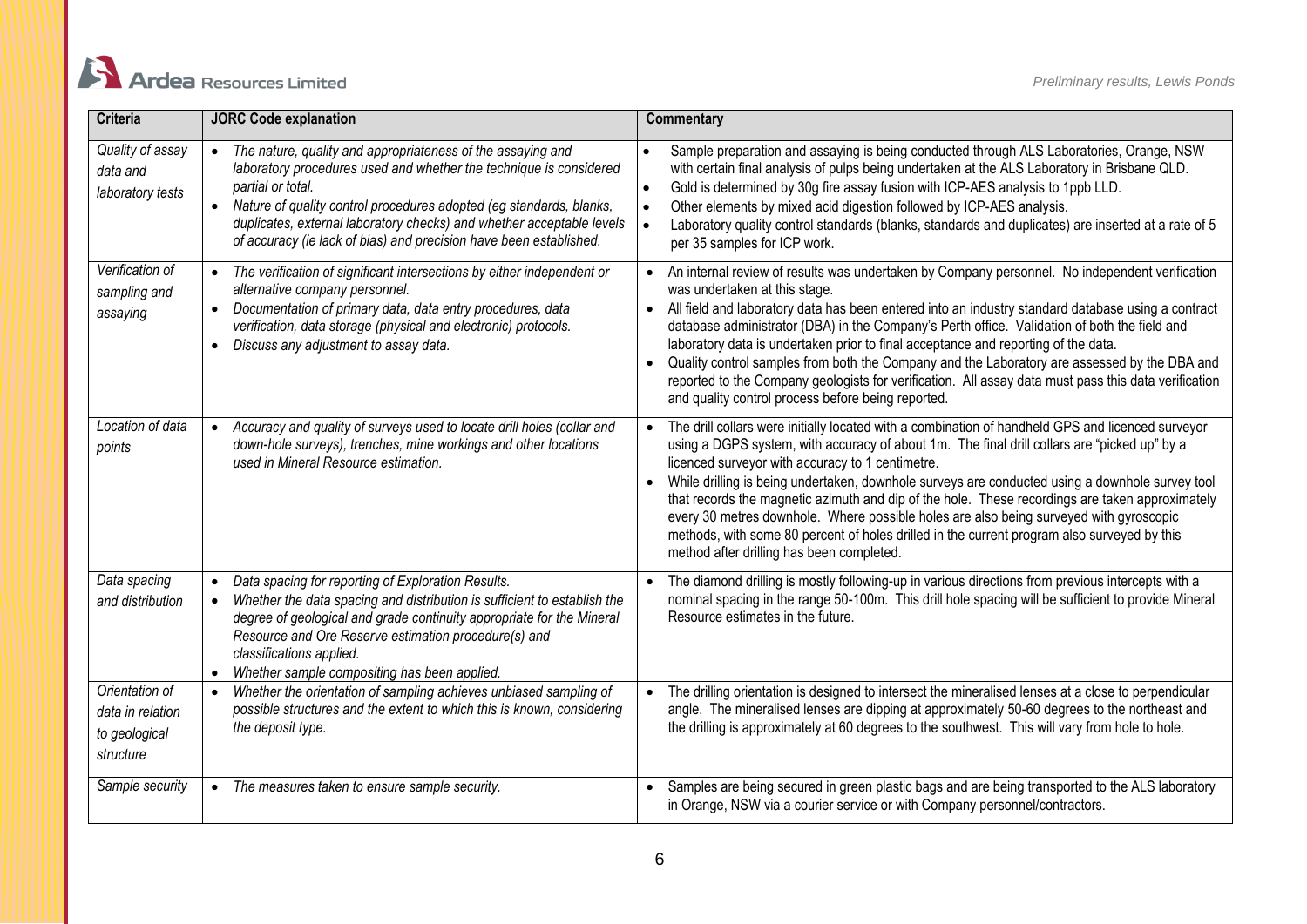| <b>Criteria</b>   | <b>JORC Code explanation</b>                                          | Commentary                                                                                                 |
|-------------------|-----------------------------------------------------------------------|------------------------------------------------------------------------------------------------------------|
| Audits or reviews | The results of any audits or reviews of sampling techniques and data. | A review and assessment of the laboratory procedures was under taken by Company personnel in<br>late 2016. |

### **Section 2 Reporting of Exploration Results**

(Criteria listed in the preceding section also apply to this section.)

| <b>Criteria</b>                                         | <b>JORC Code explanation</b>                                                                                                                                                                                                                                                                                                                                                                                                                                   | Commentary                                                                                                                                                                                                                                                                                                                                                                                                                                                                                                                                                                                                                                                                                                                                                                                                                                                                                                                                                                                                                                                                                                                                                                                                                                                                                                                                                                                                                                                                                                                                                                                                                                                                                      |
|---------------------------------------------------------|----------------------------------------------------------------------------------------------------------------------------------------------------------------------------------------------------------------------------------------------------------------------------------------------------------------------------------------------------------------------------------------------------------------------------------------------------------------|-------------------------------------------------------------------------------------------------------------------------------------------------------------------------------------------------------------------------------------------------------------------------------------------------------------------------------------------------------------------------------------------------------------------------------------------------------------------------------------------------------------------------------------------------------------------------------------------------------------------------------------------------------------------------------------------------------------------------------------------------------------------------------------------------------------------------------------------------------------------------------------------------------------------------------------------------------------------------------------------------------------------------------------------------------------------------------------------------------------------------------------------------------------------------------------------------------------------------------------------------------------------------------------------------------------------------------------------------------------------------------------------------------------------------------------------------------------------------------------------------------------------------------------------------------------------------------------------------------------------------------------------------------------------------------------------------|
| <b>Mineral</b><br>tenement and<br>land tenure<br>status | Type, reference name/number, location and ownership including<br>$\bullet$<br>agreements or material issues with third parties such as joint ventures,<br>partnerships, overriding royalties, native title interests, historical sites,<br>wilderness or national park and environmental settings.<br>The security of the tenure held at the time of reporting along with any<br>$\bullet$<br>known impediments to obtaining a licence to operate in the area. | The Lewis Ponds project is located 14km east-northeast of the city of Orange, central New South<br>Wales, and has an elevation 700 m and 900 m above sea-level.<br>The exploration rights to the project are owned 100% by the Ardea Resources through the granted<br>exploration licence EL5583, which expires on 24 June 2017. The company is applying for a 5 year<br>renewal of the licence.<br>A capped (A\$2M) royalty and finders fee is payable to a private third party if the project is sold or<br>commences production.<br>The project is on partly cleared private land, most of which is owned by Ardea. Access<br>agreements are in place for the private land surrounding the main deposit area. There are no<br>national parks, reserves or heritage sites affecting the project area.                                                                                                                                                                                                                                                                                                                                                                                                                                                                                                                                                                                                                                                                                                                                                                                                                                                                                         |
| Exploration<br>done by other<br>parties                 | Acknowledgment and appraisal of exploration by other parties.                                                                                                                                                                                                                                                                                                                                                                                                  | The Lewis Ponds deposit and surrounding workings were part of Australia's first recognised gold<br>field, discovered 1835. Various surface and shallow underground mining operations and<br>associated processing and smelting operations were present at various times between discovery<br>and approximately 1920. The detailed history for this period is presently the subject of research.<br>Amax Exploration Australia Inc entered a Joint Venture Agreement which Metals Investments<br>Holdings NL and A.I.Consolidated Gold Pty Ltd held with the owner of the title, Wentworth Mining<br>Corporation Pty Ltd, over ground which included the Lewis Ponds deposit. Amax drilled four DD<br>holes totalling 875 meters in 1971-1972 which contributed four intercepts above 7% ZnE to this<br>Resource estimate. The only drilling done prior to Amax was by Cominco in 1969. Three holes<br>were abandoned after entering disused workings at the Spicers Mine location, Lewis Ponds.<br>Subsequent drilling by Aquitaine Australia Minerals Pty Ltd in 1975-1976 was under joint venture<br>agreement with Amax and Shell Company of Australia. 10 (BOA series) holes were drilled<br>totalling 2102 metres, which also contributed four intercepts.<br>Between 1979 and 1981 a further 7 holes totalling 2274 metres (SLP series) were drilled by Shell<br>and Aquitaine under the JV agreement with Amax. This drilling contributed five intercepts<br>including one twinned in a wedge hole. In total, other party exploration contributed 15 percent of<br>the database which now determines the geometry of potentially ore grade mineralisation for this<br>Resource estimate. |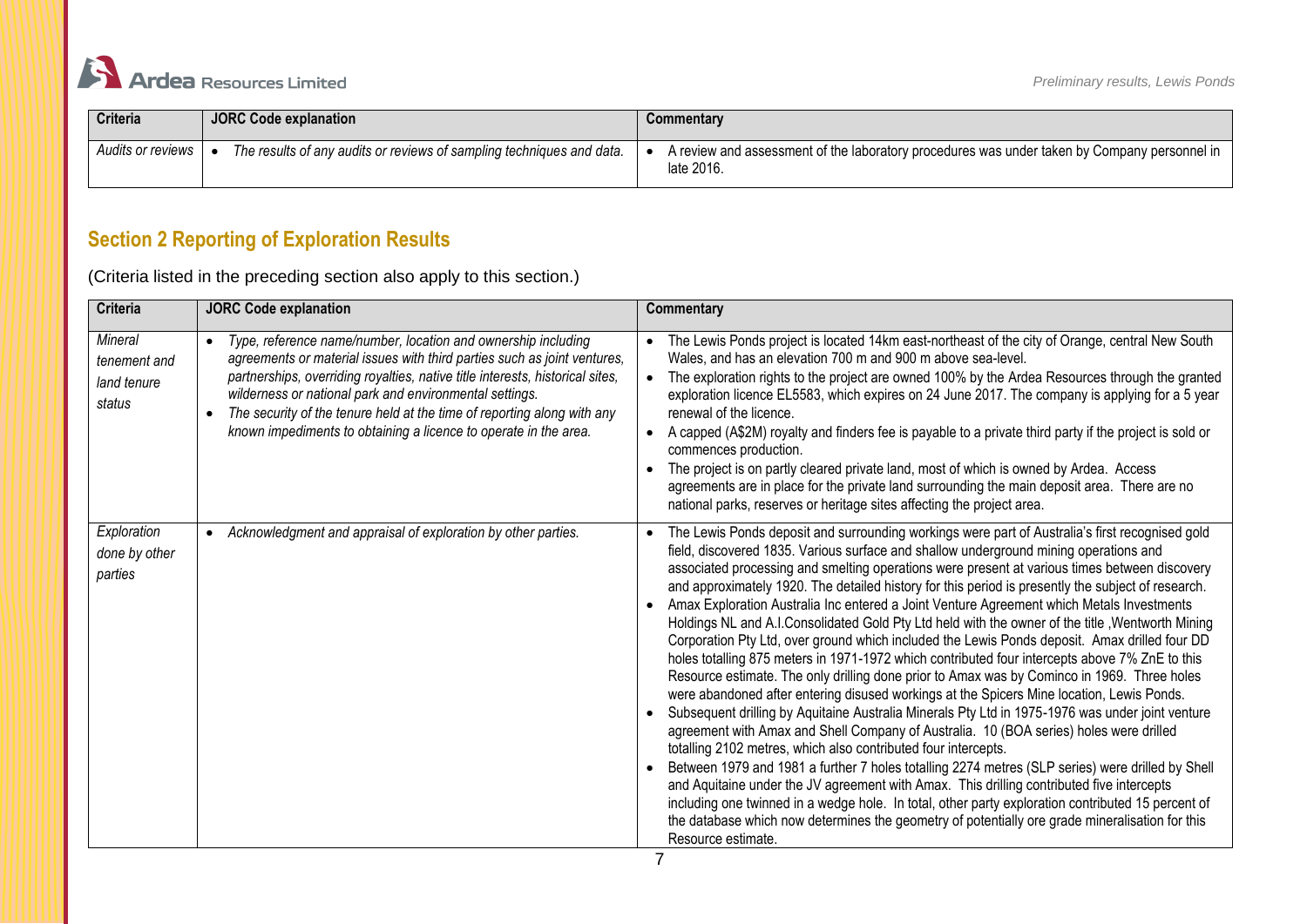

| <b>Criteria</b>           | <b>JORC Code explanation</b>                                                                                                                                                             | Commentary                                                                                                                                                                                                                                                                                                                                                                                                                                                                                                                                                                                                                                                                                                                                                                                                                                                                                                                                                                                                                                                                                                                                                                                                                                                                                                                                                                                                                                                                                                                                                                                                                                                                                                                                                                                                                                                                                                                                                                                                                                                                                                                                                                                                                                                                                                                                                                                                                                                                                                                                                                                                                                                                                                                                                                                                                                                                                                                                                                                                                                |
|---------------------------|------------------------------------------------------------------------------------------------------------------------------------------------------------------------------------------|-------------------------------------------------------------------------------------------------------------------------------------------------------------------------------------------------------------------------------------------------------------------------------------------------------------------------------------------------------------------------------------------------------------------------------------------------------------------------------------------------------------------------------------------------------------------------------------------------------------------------------------------------------------------------------------------------------------------------------------------------------------------------------------------------------------------------------------------------------------------------------------------------------------------------------------------------------------------------------------------------------------------------------------------------------------------------------------------------------------------------------------------------------------------------------------------------------------------------------------------------------------------------------------------------------------------------------------------------------------------------------------------------------------------------------------------------------------------------------------------------------------------------------------------------------------------------------------------------------------------------------------------------------------------------------------------------------------------------------------------------------------------------------------------------------------------------------------------------------------------------------------------------------------------------------------------------------------------------------------------------------------------------------------------------------------------------------------------------------------------------------------------------------------------------------------------------------------------------------------------------------------------------------------------------------------------------------------------------------------------------------------------------------------------------------------------------------------------------------------------------------------------------------------------------------------------------------------------------------------------------------------------------------------------------------------------------------------------------------------------------------------------------------------------------------------------------------------------------------------------------------------------------------------------------------------------------------------------------------------------------------------------------------------------|
|                           |                                                                                                                                                                                          | • In 1987-1988, the Homestake subsidiary Sabminco drilled 33 RCP holes totalling 2300 metres<br>(LPRC series). This drilling contributed 21 intercepts of the 230 used to interpret the Resource.<br>• Prior to the acquisition of TriAusMin by Heron in August 2014, Tri Origin Australia drilled 42232<br>metres in 124 holes, followed by Tri Origin Minerals with 3812 metres in 30 holes.                                                                                                                                                                                                                                                                                                                                                                                                                                                                                                                                                                                                                                                                                                                                                                                                                                                                                                                                                                                                                                                                                                                                                                                                                                                                                                                                                                                                                                                                                                                                                                                                                                                                                                                                                                                                                                                                                                                                                                                                                                                                                                                                                                                                                                                                                                                                                                                                                                                                                                                                                                                                                                            |
| Geology                   | Deposit type, geological setting and style of mineralization.                                                                                                                            | The most recent statement of the Lewis Ponds geology by Dr Peter Gregory (2005) has also built<br>on much prior geological insight by other parties in the 1970s and 1980s, and by geologists<br>employed by predecessor companies to Tri Origin Minerals since 1992. Also between 1999 and<br>2003 a comprehensive Ph.D study of the geology was made (Agnew 2003) A re-cast of Peter<br>Gregory's summary is as follows:<br>Type: Results of the study show that primary volcanogenic mineralisation of Late Silurian age<br>developed within an extensive axial zone over 1200m in a moderately deep water trough<br>(extensional back arc). Mineralisation deposited at one horizon close to and possibly on the<br>seafloor within sediments and volcaniclastics and at the end of a rhyolite-dacite volcanic episode<br>involving lava domes. Tom's Zone in the south formed in a quieter sedimentary environment<br>dominated by siltstones. Current work by Ardea is showing that late-stage gold mineralization<br>overprints the earlier VMS style mineralsation.<br>Setting: The Lewis Ponds mineralised zone is located on the eastern limb of a major regional F1<br>anticline and within several subsidiary anticlinal and synformal zones on that limb. Plunges are<br>variable with Main Zone plunging moderately northwest, but there appears to be little or no plunge<br>along other sections of the mineralised trend. Various reverse faults probably emanating from a<br>basal sole thrust at the contact of the Ordovician basement and the Silurian rift succession cut the<br>axial zones of several of these folds and leave most volcanic sediment contacts as fault zones.<br>The Lewis Ponds Fault, a ductile and brittle fault zone cuts a synform axis and has caused, kinking<br>and reorientation of cleavage and remobilisation of sulphides. An interpreted southwest-northeast<br>dip slip fault near 1220N is suggested to downfault the mineralised package to the northwest<br>Style of mineralisation: Main Zone mineralisation to the north is largely composed of massive to<br>semi-massive sulphide replacement as well as veining and dissemination within the host polymict<br>breccia-volcaniclastic-siltstone package. Mineralising fluids emanating from syn-volcanic faults in<br>the footwall porphyry moved laterally through porous zones in the host package causing sulphide<br>replacement. The mineralising fluids may have exhaled on the seafloor at some stage based on<br>the minor occurrence of interpreted reworked sulphide clasts and interstitial bands of fine sulphide<br>in some carbonate dominated breccias. Tom's Zone in the south consists of a narrow massive<br>sulphide stratiform zone in reasonable proximity to interpreted footwall feeder pyrite-chalcopyrite<br>stringers. Subsequent, possibly epithermal style precious metal mineralisation is present though<br>its relationship to the earlier, well-documented mineralisation is not yet clear. |
| Drill hole<br>Information | A summary of all information material to the understanding of the<br>$\circ$<br>exploration results including a tabulation of the following<br>information for all Material drill holes: | The archival database carries 211 holes totalling 54,516 metres of drilling. Ardea is presently<br>reviewing this database.                                                                                                                                                                                                                                                                                                                                                                                                                                                                                                                                                                                                                                                                                                                                                                                                                                                                                                                                                                                                                                                                                                                                                                                                                                                                                                                                                                                                                                                                                                                                                                                                                                                                                                                                                                                                                                                                                                                                                                                                                                                                                                                                                                                                                                                                                                                                                                                                                                                                                                                                                                                                                                                                                                                                                                                                                                                                                                               |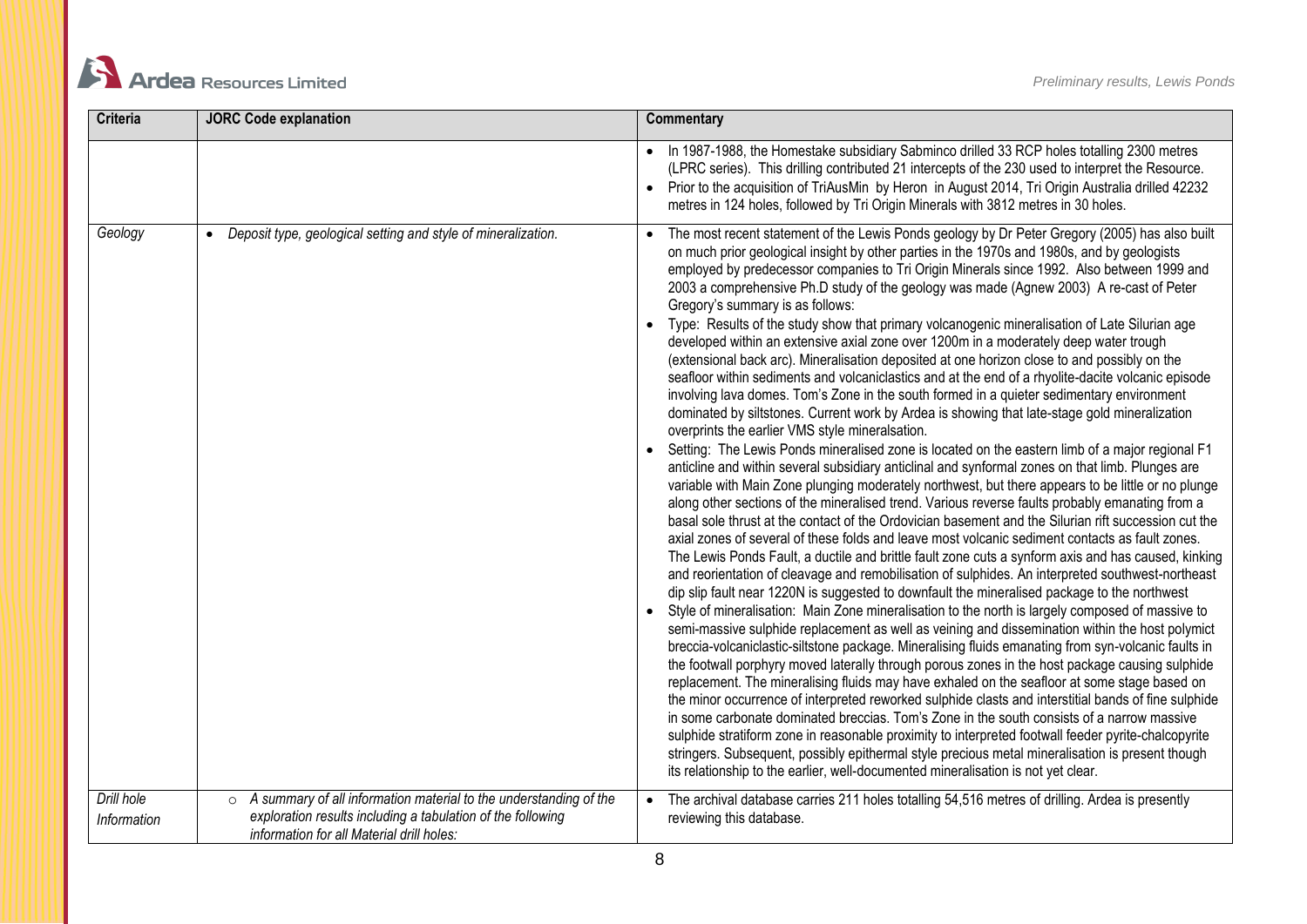| Criteria                                                                        | <b>JORC Code explanation</b>                                                                                                                                                                                                                                                                                                                                                                                                                                                                            | <b>Commentary</b>                                                                                                                                                                                                                                                                                                                                                                                                                                                                                                                                                                                                                                                                                                                                                                                                                                                                                                                                                                                                                                                                                                                                                                                                                                                                                                                                                                                                                                                                                                                                                                                                                                                                                                                                                                                                                                                                                                                                                                                                                                                                                                                                                                                                                                                                                                                                                                          |
|---------------------------------------------------------------------------------|---------------------------------------------------------------------------------------------------------------------------------------------------------------------------------------------------------------------------------------------------------------------------------------------------------------------------------------------------------------------------------------------------------------------------------------------------------------------------------------------------------|--------------------------------------------------------------------------------------------------------------------------------------------------------------------------------------------------------------------------------------------------------------------------------------------------------------------------------------------------------------------------------------------------------------------------------------------------------------------------------------------------------------------------------------------------------------------------------------------------------------------------------------------------------------------------------------------------------------------------------------------------------------------------------------------------------------------------------------------------------------------------------------------------------------------------------------------------------------------------------------------------------------------------------------------------------------------------------------------------------------------------------------------------------------------------------------------------------------------------------------------------------------------------------------------------------------------------------------------------------------------------------------------------------------------------------------------------------------------------------------------------------------------------------------------------------------------------------------------------------------------------------------------------------------------------------------------------------------------------------------------------------------------------------------------------------------------------------------------------------------------------------------------------------------------------------------------------------------------------------------------------------------------------------------------------------------------------------------------------------------------------------------------------------------------------------------------------------------------------------------------------------------------------------------------------------------------------------------------------------------------------------------------|
|                                                                                 |                                                                                                                                                                                                                                                                                                                                                                                                                                                                                                         | • No significant drilling information has been generated by Ardea at this stage.                                                                                                                                                                                                                                                                                                                                                                                                                                                                                                                                                                                                                                                                                                                                                                                                                                                                                                                                                                                                                                                                                                                                                                                                                                                                                                                                                                                                                                                                                                                                                                                                                                                                                                                                                                                                                                                                                                                                                                                                                                                                                                                                                                                                                                                                                                           |
| Data<br>aggregation<br>methods                                                  | In reporting Exploration Results, weighting averaging techniques,<br>$\bullet$<br>maximum and/or minimum grade truncations (eg cutting of high<br>grades) and cut-off grades are usually Material and should be stated.<br>Where aggregate intercepts incorporate short lengths of high grade<br>$\bullet$<br>results and longer lengths of low grade results, the procedure used for<br>such aggregation should be stated and some typical examples of such<br>aggregations should be shown in detail. | No grade aggregation methods were used for this announcement. For treatment of historical data,<br>$\bullet$<br>see below.<br>Grades: Grade compositing was by averages above cutoff weighted for sample length. The<br>$\bullet$<br>maximum total inclusion of subgrade was 5m and the maximum consecutive inclusion of subgrade<br>was 3m. Two sets of composites were prepared, one based on downhole cutoff of 1 percent Zinc<br>Equivalent (% ZnE) and the other based on 7% ZnE (potentially economic). No cutting of high<br>grades took place at the aggregation stage because grade composites were used only for the<br>interpretation of the geometry of the mineralisation on cross section and in plan, prior to<br>wireframing, not for Resource estimation.<br>Metal Equivalent: Being a multi-element deposit in terms of value, some synthesis of the<br>contribution of five metals, Au, Ag, Cu, Pb and Zn to the application of any downhole (or block)<br>cutoff was required. The standard technique of converting grade to \$US per grade unit (gram,<br>ounce, percent), adding the dollar contributions then converting back to a single metal equivalent<br>was used, in this case Zn Equivalent percent. Conversion to Au equivalent grams per tonne would<br>have served the same purpose.<br>For 2016 purposes the question arises: would the use of current metal prices make an appreciable<br>change to the estimated Resource figure via changes to the intercept lengths used to define the<br>geometry of the mineralised lenses? Re-calculation of the project's zinc equivalents and<br>comparison with the 2005 figures give interesting results for intercepts above the 7% ZnE cutoff:<br>the number of intercepts increases by 20 percent (although many lie between 7 and 8% ZnE); the<br>sum of intercept lengths increases 30 percent and the weighted average ZnE grade of intercepts<br>increases marginally, about 7 percent. Much of this lift is carried by the higher Au intercepts, the<br>gold price having increased 300% since 2005. These changes in ZnE suggests that if the same<br>cutoffs are retained (1% and 7% ZnE), a somewhat larger mineralisation could be interpreted at a<br>similar grade. For the purposes of this report it is sufficient to say that there is no ZnE penalty in<br>respect of today's metal prices. |
| Relationship<br>between<br>mineralization<br>widths and<br>intercept<br>lengths | These relationships are particularly important in the reporting of<br>$\bullet$<br><b>Exploration Results.</b><br>If the geometry of the mineralisation with respect to the drill hole angle<br>$\bullet$<br>is known, its nature should be reported.                                                                                                                                                                                                                                                   | Within the Main zone the strongest mineralisation dips about 50° northeast with vertical tails up to<br>the west and down to the east, ie sigmoid. This has resulted in intersection angles effectively<br>normal to the thicker parts of the mineralisation making true widths equal to downhole widths.<br>Where the lens tails up to the west and down to the east, the angles reduce to 40° to 60° with<br>much reduced true widths in the thinnest parts of the mineralised lenses.<br>In Toms zone to the south of Main zone, dips of mineralisation are vertical or sub-vertical. In the<br>$\bullet$<br>upper levels, angles between hole and mineralisation are around 50° but at deeper levels can be<br>as low as 30° or 20°, substantially reducing true widths. Interpretation of mineralised lenses<br>honours the true widths.                                                                                                                                                                                                                                                                                                                                                                                                                                                                                                                                                                                                                                                                                                                                                                                                                                                                                                                                                                                                                                                                                                                                                                                                                                                                                                                                                                                                                                                                                                                                              |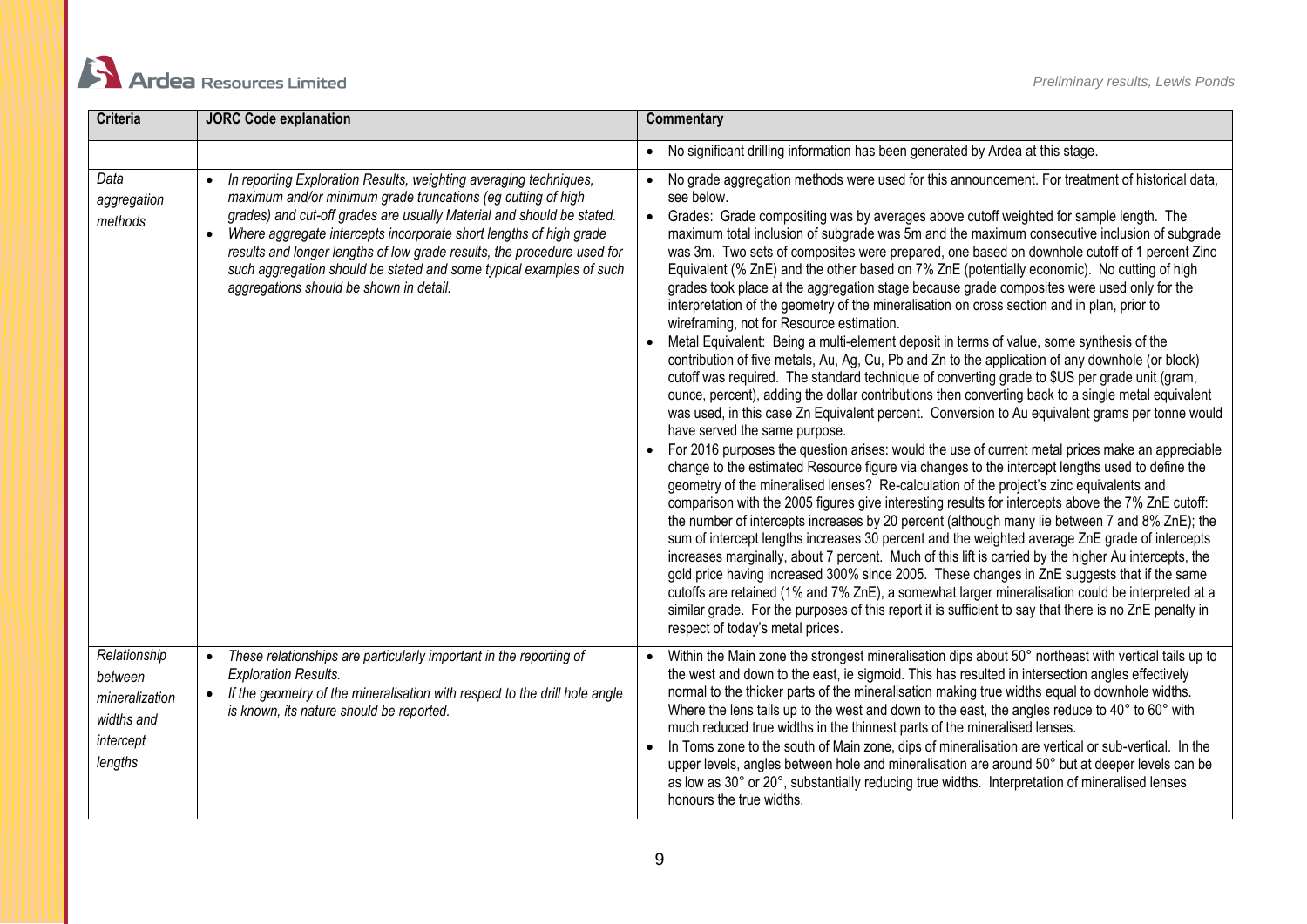| Criteria                                 | <b>JORC Code explanation</b>                                                                                                                                                                                                                                                                                                                                                                                      | <b>Commentary</b>                                                                                                                                                                                                                                                                                                                                                                                                                                                                                                                                                                                                                                                                                                                                                                                                                                                                                                                                                                                                                                                                                                                                                                                                                                                                                                                                                                                                                                                                                                                                                                                                                                                                                                                                         |
|------------------------------------------|-------------------------------------------------------------------------------------------------------------------------------------------------------------------------------------------------------------------------------------------------------------------------------------------------------------------------------------------------------------------------------------------------------------------|-----------------------------------------------------------------------------------------------------------------------------------------------------------------------------------------------------------------------------------------------------------------------------------------------------------------------------------------------------------------------------------------------------------------------------------------------------------------------------------------------------------------------------------------------------------------------------------------------------------------------------------------------------------------------------------------------------------------------------------------------------------------------------------------------------------------------------------------------------------------------------------------------------------------------------------------------------------------------------------------------------------------------------------------------------------------------------------------------------------------------------------------------------------------------------------------------------------------------------------------------------------------------------------------------------------------------------------------------------------------------------------------------------------------------------------------------------------------------------------------------------------------------------------------------------------------------------------------------------------------------------------------------------------------------------------------------------------------------------------------------------------|
| <b>Diagrams</b>                          | Appropriate maps and sections (with scales) and tabulations of<br>intercepts should be included for any significant discovery being<br>reported These should include, but not be limited to a plan view of drill<br>hole collar locations and appropriate sectional views.                                                                                                                                        | • No new drilling to show at this stage. Do be drafted for future releases.                                                                                                                                                                                                                                                                                                                                                                                                                                                                                                                                                                                                                                                                                                                                                                                                                                                                                                                                                                                                                                                                                                                                                                                                                                                                                                                                                                                                                                                                                                                                                                                                                                                                               |
| Balanced<br>reporting                    | Where comprehensive reporting of all Exploration Results is not<br>practicable, representative reporting of both low and high grades<br>and/or widths should be practiced to avoid misleading reporting of<br>Results.                                                                                                                                                                                            | The reporting is considered to be balanced and all relevant results have been disclosed for this<br>current phase of exploration.                                                                                                                                                                                                                                                                                                                                                                                                                                                                                                                                                                                                                                                                                                                                                                                                                                                                                                                                                                                                                                                                                                                                                                                                                                                                                                                                                                                                                                                                                                                                                                                                                         |
| Other<br>substantive<br>exploration data | Other exploration data, if meaningful and material, should be reported<br>$\bullet$<br>including (but not limited to): geological observations; geophysical<br>survey results; geochemical survey results; bulk samples - size and<br>method of treatment; metallurgical test results; bulk density,<br>groundwater, geotechnical and rock characteristics; potential<br>deleterious or contaminating substances. | The most material information affecting the resource estimates was the geological logging and<br>core photography carried out by Dr Peter Gregory (Gregory, P., February 2004 and Gregory P.,<br>January 2005). This work was completed in time for this estimate (April 2005). Of particular<br>interest were his views on the likely continuity of the massive sulphides as distinct from the<br>enclosing dissemination, veins and stringers, especially as the highest grades are identified with<br>massive or 'semi-massive' sulphides. A number of geologists, including Gregory, are of the<br>opinion that mass flows incorporating carbonate and volcanic debris have disrupted earlier<br>seafloor-deposited massive banded sulphides. This happened in situ without significant transport<br>away from the original depositional site. Thus at say a 1% ZnE cutoff, the mineralisation has good<br>continuity. At a higher cutoff, say 7% ZnE continuity could become an issue. With a drill spacing<br>sometimes 50-100m there is every possibility of a massive sulphide 'bed' being disrupted into a<br>series of "rafts" generally parallel to the axis of the +1% mineralisation However, in seeking to<br>model the deposit, statistically massive sulphide seems to be represented in adjacent holes as<br>though it were a continuous or semi-continuous bed.<br>A number of metallurgical studies have now been made of Lewis Ponds mineralisation. These<br>have centred on optimising the number of concentrates, predicting what percentage of the gold<br>could report to a gravity circuit and whether refractory gold should go to CIL or be paid in the<br>concentrates. These studies have been reviewed by R W Nice (2006). |
| Further work                             | The nature and scale of planned further work (eg tests for lateral<br>$\bullet$<br>extensions or depth extensions or large-scale step-out drilling).                                                                                                                                                                                                                                                              | In the 11 years since this estimate was prepared Au and Ag metal prices have trebled and Cu, Pb<br>and Zn effectively doubled. To test the effect, zinc equivalents for Lewis Ponds have been re-<br>calculated using metal prices current at 1 September 2016. Any intercepts with significant Au<br>have increased 30 to 50 percent in terms of ZnE and a significant number which were near below<br>the 7 percent ZnE cutoff are now above the cutoff. The result has been a 20 percent increase in<br>the number of intercepts, a 30 percent increase in the total intercept metreage, and a 6 percent<br>increase in the average dollar value of the intercepts. Thus there could be case at some stage to<br>re-model the geometry of the lenses and to re-estimate a block model.<br>Also the LPRC34-LPRC41 drilling done in 2011, which had some intersections of interest, with<br>further comparatively short hole drilling, approximately 100m each, could add a useful tonnage<br>and value to the Resource. The structure drilled is on the Torpy's Shaft line and is clearly open to                                                                                                                                                                                                                                                                                                                                                                                                                                                                                                                                                                                                                                                       |